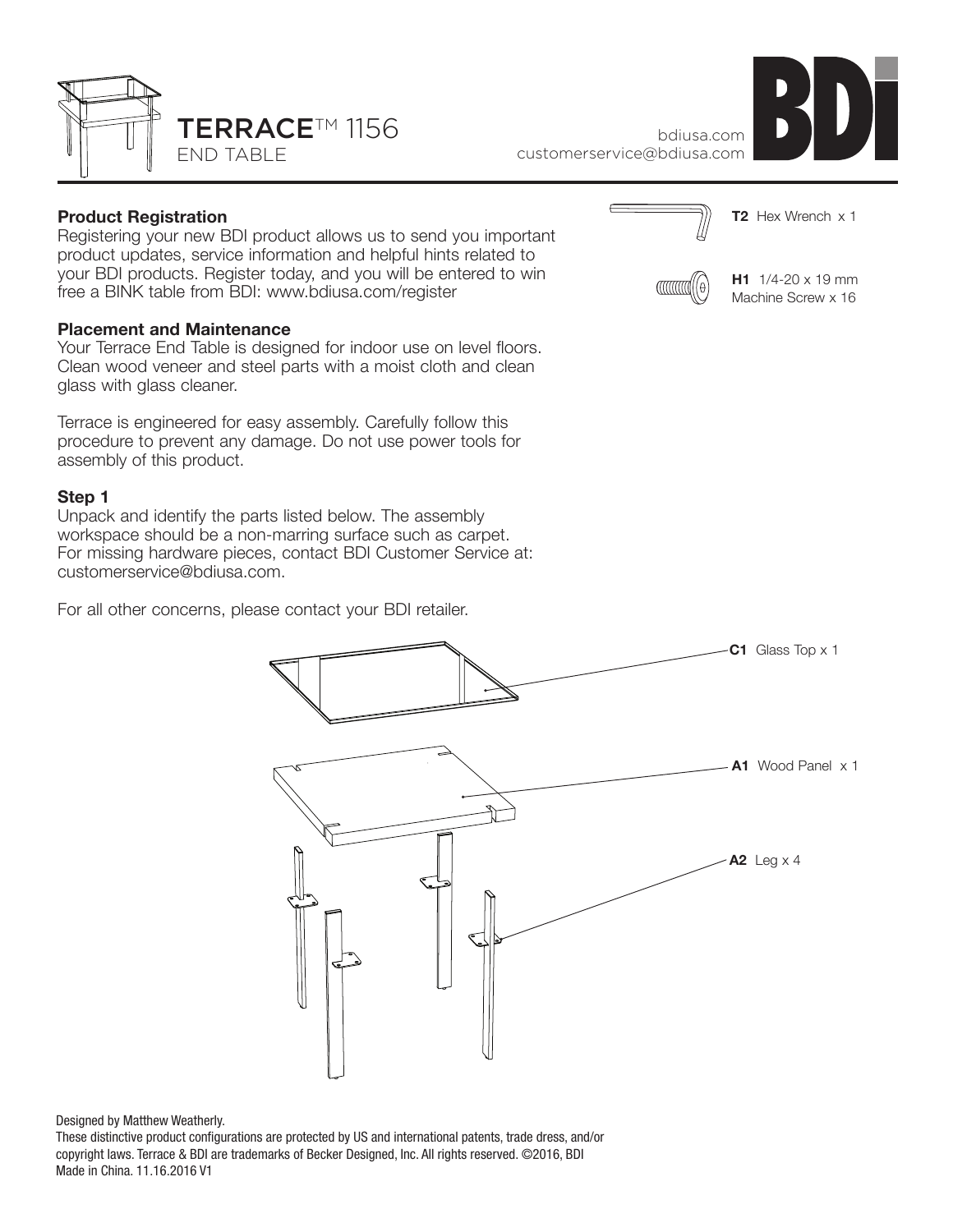# **Step 2 - Attach Legs**

With one hand, carefully position the **wood panel A1** on edge. With other hand, slide **1 leg A2** into a notch on the bottom of **wood panel A1** aligning the attachment plate with the corresponding recessed area. Attach the leg with **4 screws H1** using **hex wrench T2**. Attach the other 3 legs.